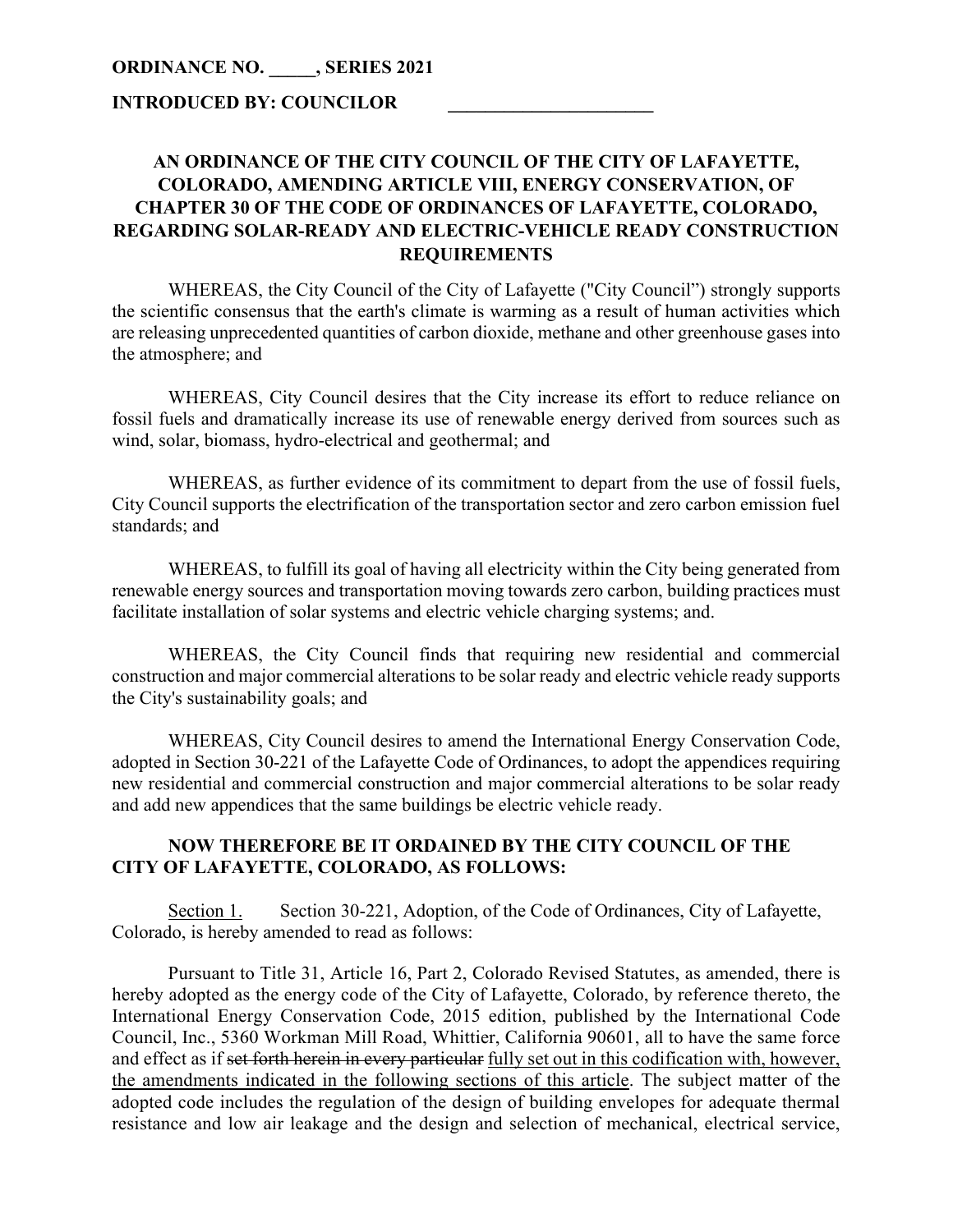water heating and illumination systems and equipment which will enable effective use of energy in new building construction in the City of Lafayette, Colorado.

Section 2. Section 30-224, Amendments, of the Code of Ordinances, City of Lafayette, Colorado, is hereby repealed in its entirety and reenacted to read as follows:

### **Sec. 30-224. IECC Section R402.1.2.**

Section R402.1.2 of the International Energy Conservation Code ("Testing") is hereby deleted in its entirety and replaced as follows:

Attached multifamily buildings or dwelling units shall be tested and verified as having an air leakage rate of less than five air changes per hours in Climate Zones 1 through 8, or 0.30 cubic feet per minute at 50 Pascals/square feet of dwelling unit enclosure area.

Section 3. Article VIII, Energy Conservation, of the Code of Ordinances, City of Lafayette, Colorado, is hereby amended by the addition of a new section 30-225, to read as follows:

### **Sec. 30-225. Appendix CB (Solar-Ready Zone-Commercial) of the IECC.**

A new Appendix CB of the IECC, entitled SOLAR-READY ZONE-COMMERCIAL, is hereby added to read as follows:

# **APPENDIX CB SOLAR-READY ZONE—COMMERCIAL**

#### **SECTION CB101 SCOPE**

**CB101.1 General.** These provisions shall be applicable for new construction, and *major commercial alterations* as defined herein, where solar-ready provisions are required.

#### **SECTION CB102 GENERAL DEFINITION**

**Major commercial alteration.** Any commercial building as defined by the IECC, where the work area exceeds 50 percent of the aggregate area of the building.

**Solar-Ready Zone**. A section or sections of the roof or building overhang designated and reserved for the future installation of a solar photovoltaic or solar thermal system.

## **SECTION CB103 SOLAR-READY ZONE**

**CB103.1 General**. A solar-ready zone shall be located on the roof of buildings that are five stories or less in height above grade plane and are oriented between 110 degrees and 270 degrees of true north or have low-slope roofs. Solar-ready zones shall comply with Sections CB103.2 through CB103.9.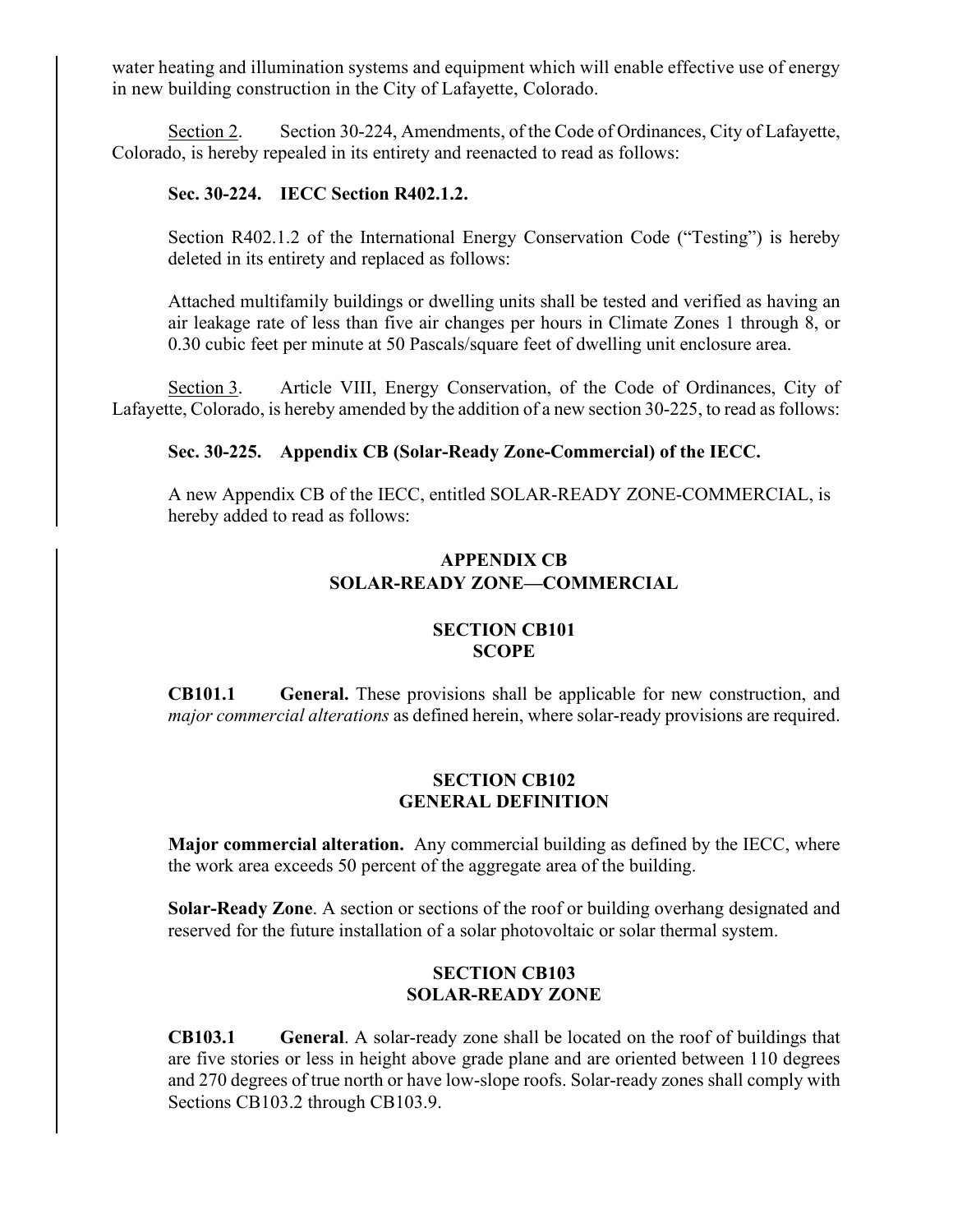# **Exceptions:**

- 1. A building with a permanently installed, on-site renewable energy system.
- 2. A building with a solar-ready zone that is shaded for more than 70 percent of daylight hours annually.
- 3. A building where the licensed design professional certifies that the incident solar radiation available to the building is not suitable for a solar-ready zone.
- 4. A building where the licensed design professional certifies that the solar zone area required by Section CB103.3 cannot be met because of extensive rooftop equipment, skylights, vegetative roofareas or other obstructions.

**CB103.2 Construction document requirements for a solar-ready zone.** Construction documents shall indicate the solar-ready zone.

**CB103.3 Solar-ready zone area**. The total solar-ready zone area shall be not less than 40 percent of the roof area calculated as the horizontally projected gross roof area less the area covered by skylights, occupied roof decks, vegetative roof areas and mandatory access or set back areas as required by the International Fire Code or City of Lafayette Zoning Code. The solar-ready zone shall be a single area or smaller, separated sub-zone areas. Each sub-zone shall be not less than 5 feet (1524 mm) in width in the narrowest dimension.

**CB103.4 Obstructions**. Solar ready zones shall be free from obstructions, including pipes, vents, ducts, HVAC equipment, skylights, and roof-mounted equipment.

**CB103.5 Roof loads and documentation**. A collateral dead load of not less than 5 pounds per square foot (5 psf) (24.41 kg/m 2) shall be included in the gravity and lateral design calculations for the solar-ready zone. The structural design loads for roof dead load and roof live load shall be indicated on the construction documents.

**CB103.6 Interconnection pathway**. Construction documents shall indicate pathways for routing of conduit or piping from the solar-ready zone to the electrical service panel and electrical energy storage system area or service hot water system.

**CB103.7 Electrical energy storage system-ready area**. The floor area of the electrical energy storage system-ready area shall be not less than 2 feet (610 mm) in one dimension and 4 feet (1219 mm) in another dimension and located in accordance with Section 1207 of the International Fire Code. The location and layout diagram of the electrical energy storage system-ready area shall be indicated on the construction documents.

**CB103.8 Electrical service reserved space**. The main electrical service panel shall have a reserved space to allow installation of a dual-pole circuit breaker for future solar electric and a dual-pole circuit breaker for future electrical energy storage system installation. These spaces shall be labeled "For Future Solar Electric and Storage." The reserved spaces shall be positioned at the end of the panel that is opposite from the panel supply conductor connection.

**CB103.9 Construction documentation certificate**. A permanent certificate, indicating the solar-ready zone and other requirements of this section, shall be posted near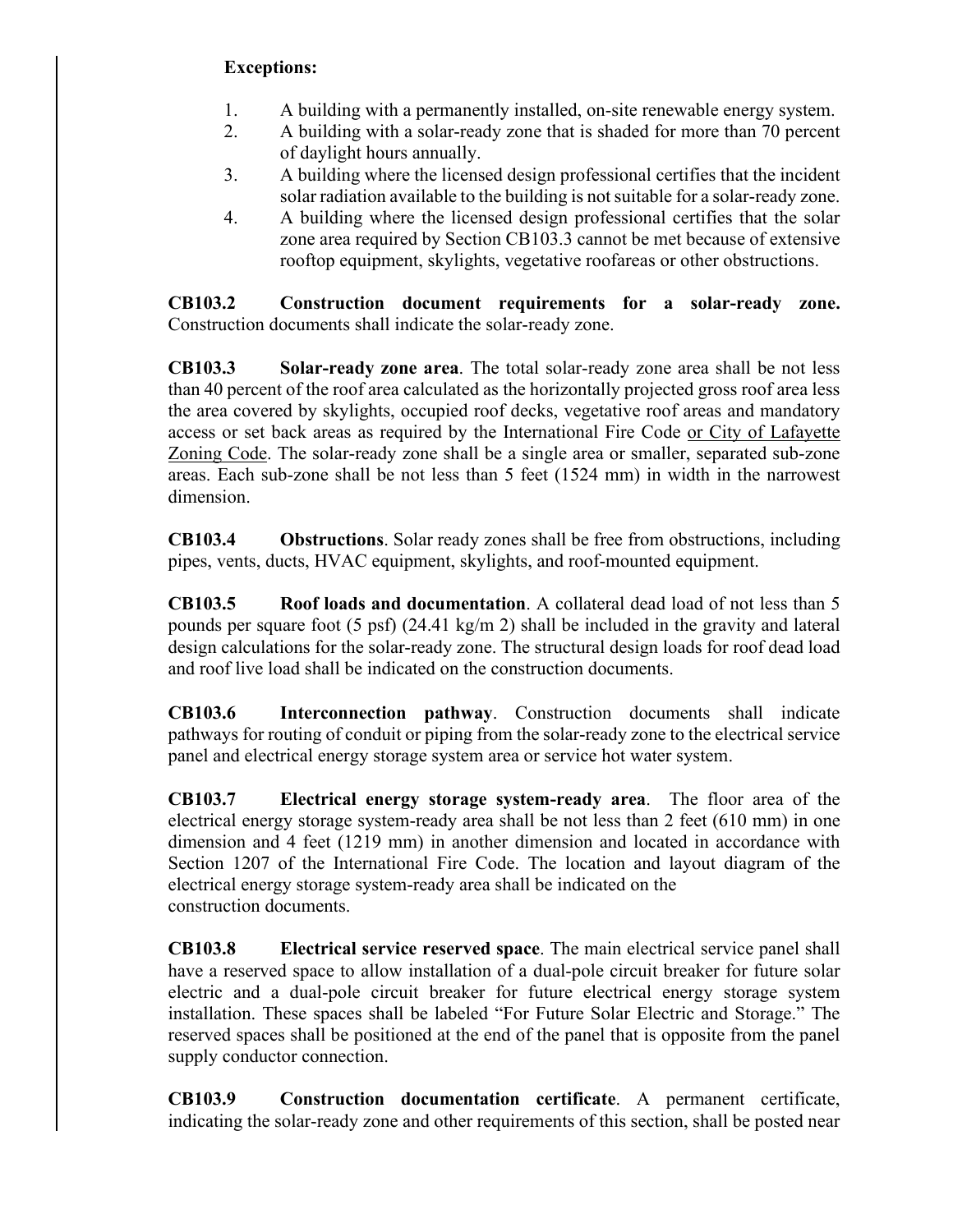the electrical distribution panel, water heater or other conspicuous location by the builder or registered design professional.

Section 4. Article VIII, Energy Conservation, of the Code of Ordinances, City of Lafayette, Colorado, is hereby amended by the addition of a new section 30-226, to read as follows:

### **Sec. 30-226. Appendix RB (Solar-Ready Zone Provisions-Detached One- And Two-Family Dwellings, and Townhouses) of the IECC.**

A new Appendix RB of the IECC, entitled SOLAR-READY ZONE PROVISIONS-DETACHED ONE- AND TWO-FAMILY DWELLINGS, AND TOWNHOUSES, is hereby added to read as follows:

## **APPENDIX RB SOLAR-READY PROVISIONS—DETACHED ONE- AND TWO-FAMILY DWELLINGS, AND TOWNHOUSES**

#### **SECTION RB101 SCOPE**

**RB101.1 General**. These provisions shall be applicable for new construction where solar-ready provisions are required.

### **SECTION RB102 GENERAL DEFINITION**

**SOLAR-READY ZONE**. A section or sections of the roof or building overhang designated and reserved for the future installation of a solar photovoltaic or solar thermal system.

### **SECTION RB103 SOLAR-READY ZONE**

**RB103.1 General**. New detached one- and two-family dwellings, and townhouses with not less than 600 square feet (55.74 m 2) of roof area oriented between 110 degrees and 270 degrees of true north shall comply with Sections RB103.2 through RB103.8.

#### **Exceptions**:

1. New residential buildings with a permanently installed on-site renewable energy system.

2. A building where all areas of the roof that would otherwise meet the requirements of Section RB103 are in full or partial shade for more than 70 percent of daylight hours annually.

**RB103.2 Construction document requirements for solar-ready zone**. Construction documents shall indicate the solar-ready zone.

**RB103.3 Solar-ready zone area.** The total solar-ready zone area shall be not less than 300 square feet (27.87 m 2) exclusive of mandatory access or setback areas as required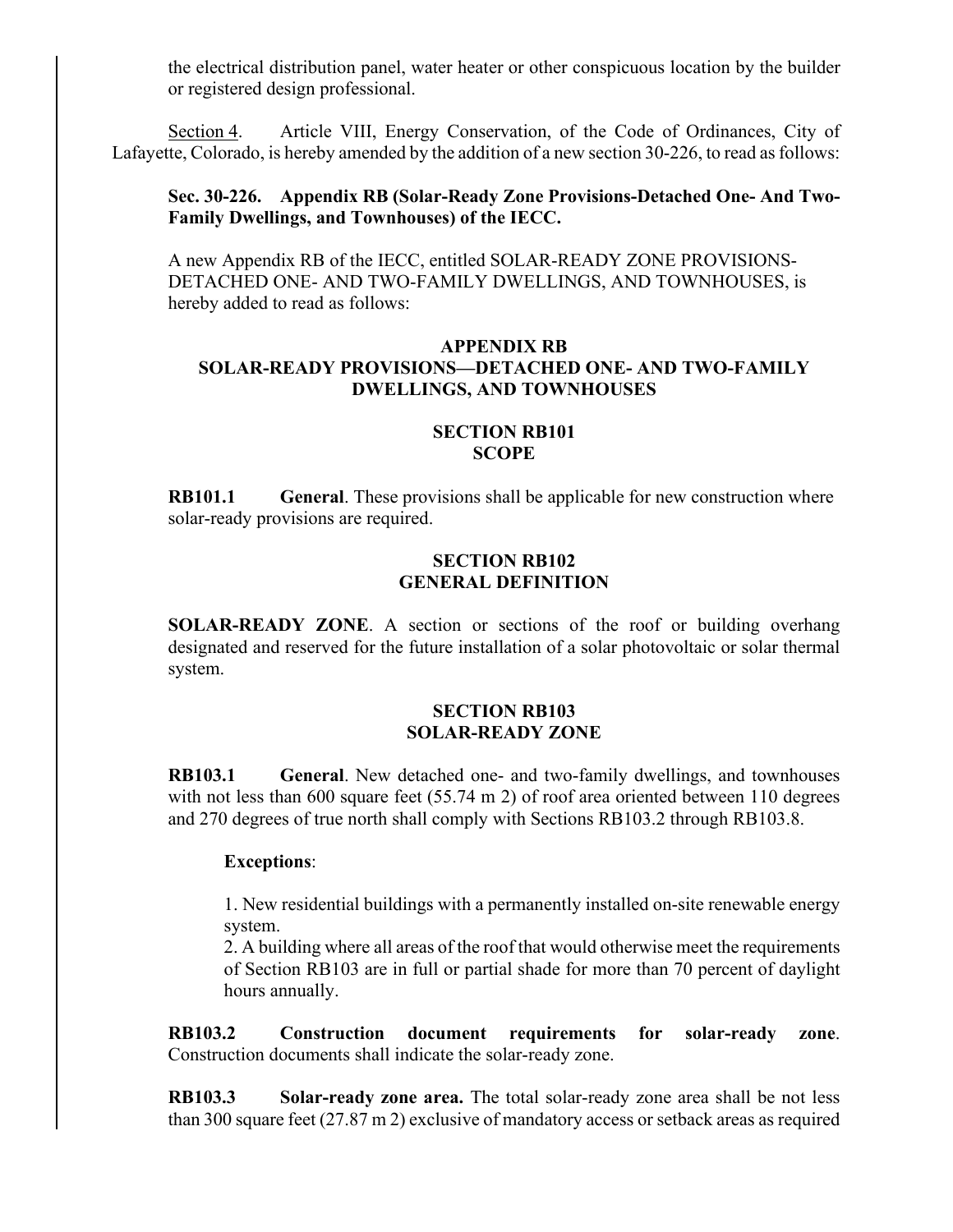by the International Fire Code. New townhouses three stories or less in height above grade plane and with a total floor area less than or equal to 2,000 square feet (185.8 m 2) per dwelling shall have a solar-ready zone area of not less than 150 square feet (13.94 m 2). The solar-ready zone shall be composed of areas not less than 5 feet (1524 mm) in width and not less than 80 square feet (7.44 m 2) exclusive of access or setback areas as required by the International Fire Code.

**RB103.4 Obstructions**. Solar-ready zones shall be free from obstructions, including but not limited to vents, chimneys, and roof-mounted equipment.

**RB103.5 Shading**. The solar-ready zone shall be set back from any existing or new permanently affixed object on the building or site that is located south, east, or west of the solar zone a distance not less than two times the object's height above the nearest point on the roof surface. Such objects include, but are not limited to, taller portions of the building itself, parapets, chimneys, antennas, signage, rooftop equipment, trees, and roof plantings.

**RB103.6 Capped roof penetration sleeve**. A capped roof penetration sleeve shall be provided adjacent to a solar-ready zone located on a roof slope of not greater than 1 unit vertical in 12 units horizontal (8-percent slope). The capped roof penetration sleeve shall be sized to accommodate the future photovoltaic system conduit but shall have an inside diameter of not less than 1 1/4 inches (32 mm).

**RB103.7 Roof load documentation**. The structural design loads for roof dead load and roof live load shall be clearly indicated on the construction documents.

**RB103.8 Interconnection pathway**. Construction documents shall indicate pathways for routing of conduit or plumbing from the solar-ready zone to the electrical service panel or service hot water system.

**RB103.9 Electrical service reserved space.** The main electrical service panel shall have a reserved space to allow installation of a dual pole circuit breaker for future solar electric installation and shall be labeled "For Future Solar Electric." The reserved space shall be positioned at the opposite (load) end from the input feeder location or main circuit location.

**RB103.10 Construction documentation certificate**. A permanent certificate, indicating the solar-ready zone and other requirements of this section, shall be posted near the electrical distribution panel, water heater or other conspicuous location by the builder or registered design professional.

Section 5. Article VIII, Energy Conservation, of the Code of Ordinances, City of Lafayette, Colorado, is hereby amended by the addition of a new section 30-227, to read as follows:

**Sec. 30-227. Appendix CD (Electric Vehicle Readiness-Commercial) of the IECC.**

A new Appendix CD of the IECC, entitled ELECTRIC VEHICLE READINESS - COMMERCIAL, is hereby added to read as follows:

# **APPENDIX CD ELECTRIC VEHICLE READINESS - COMMERCIAL**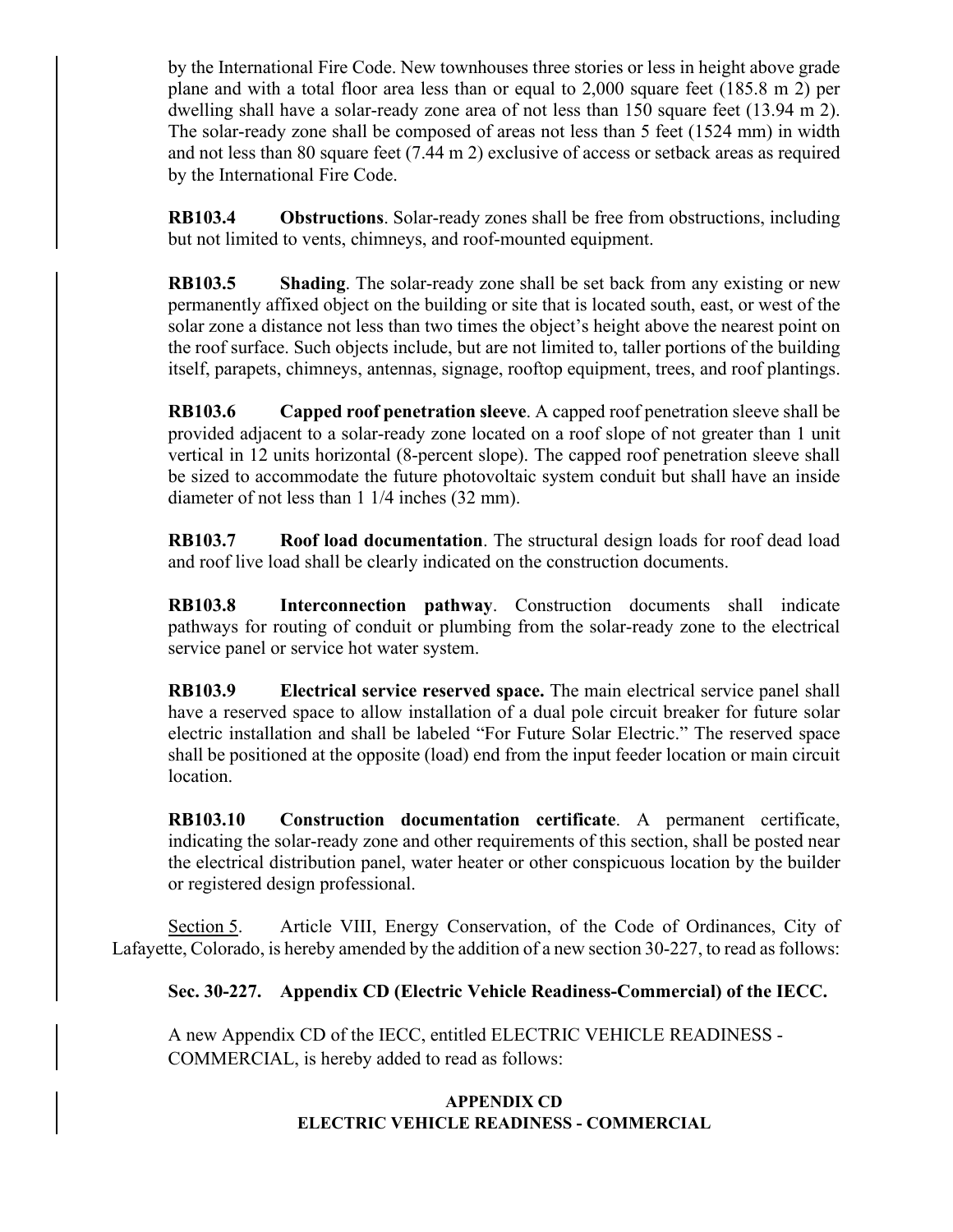### **SECTION CD100 INTENT**

**CD100.1 Purpose and intent.** The purpose and intent of this Appendix CD is to amend the International Energy Conservation Code commercial provisions, as adopted in section 30-221 of this Code, to advance the installation of electric vehicle charging infrastructure. Including these measures during initial commercial construction and major commercial alterations substantially reduces the costs and difficulty of installing electric vehicle infrastructure at a later date.

#### **SECTION CD101 SCOPE**

**CD101.1 General.** These provisions shall be applicable for new construction, and *major commercial alterations* as defined herein, where solar-ready provisions are required.

## **SECTION CD102 GENERAL DEFINITIONS**

**Electric vehicle (EV): A** vehicle registered for on-road use, primarily powered by an electric motor that draws current from a rechargeable storage source that is charged by being plugged into an electrical current source.

**Electric vehicle supply equipment (EVSE):** The electrical conductors and associated equipment external to the electric vehicle that provide a connection between the premises wiring and the electric vehicle to provide electric vehicle charging.

**Electric vehicle fast charger**: Any electric vehicle supply equipment with a minimum power output of 20 kW.

**Electric vehicle load management system**: A system designed to allocate charging capacity among multiple electric vehicle supply equipment at a minimum of 8 amps per charger.

**Electric vehicle (EV) capable space:** A designated parking space that is provided with conduit sized for a 40-amp, 208/240-Volt dedicated branch circuit from a building electrical panelboard to the parking space and with sufficient physical space in the same building electrical panelboard to accommodate a 40-amp, dual-pole circuit breaker.

**Electric vehicle (EV) ready space**: A parking space that is provided with one 40-amp, 208/240-Volt dedicated branch circuit for electric vehicle supply equipment that is terminated at a receptacle, junction box, or electric vehicle supply equipment within the parking space.

**Electric vehicle supply equipment (EVSE) installed space**: A parking space with electric vehicle supply equipment capable of supplying a 40-amp dedicated branch circuit rated at 208/240 Volt from a building electrical panelboard.

**Major commercial alteration.** Any commercial building as defined by the IECC, where the work area exceeds 50 percent of the aggregate area of the building.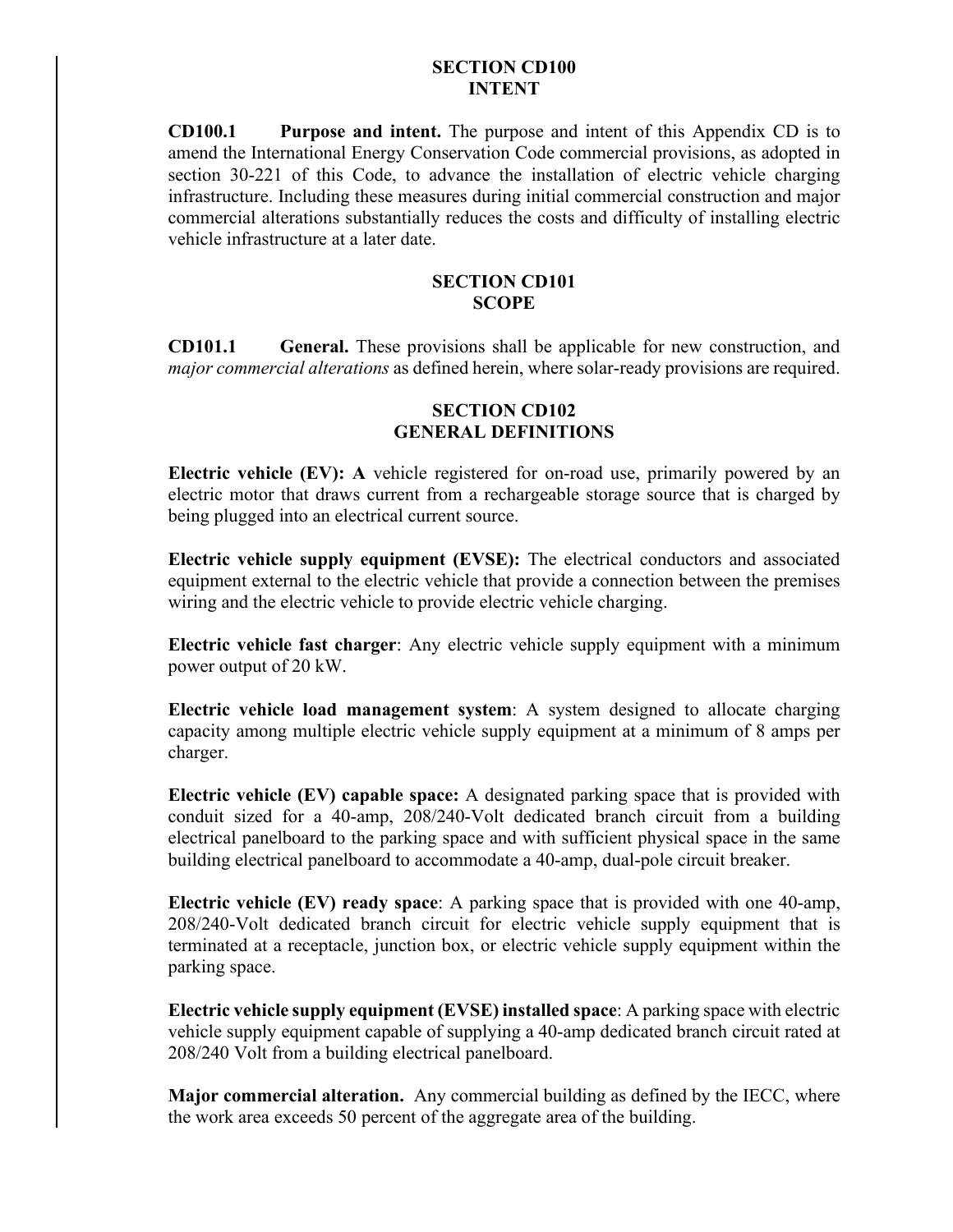#### **SECTION CD103 ELECTRIC VEHICLE READINESS**

**CD103.1 Electric vehicle (EV) charging for new construction and major commercial alterations.** The building shall be provided with electric vehicle charging in accordance with this section, the *National Electrical Code (NFPA 70)* as adopted in the Lafayette Code of Ordinances, and Table CD103.1. When the calculation of percent served results in a fractional parking space, the applicant shall round up to the next whole number. When parking spaces are added or modified without an increase in building size or a major commercial alteration, only the new parking spaces are subject to this requirement.

**Table CD103.1 Minimum Number Spaces Required**

| <b>Parking Spaces</b> | <b>Total Number of Minimum number of EV</b><br><b>Ready Spaces</b> | Minimum number of EV EVSE Installed Space <sup>1</sup><br>Capable Spaces <sup>2</sup> |    |
|-----------------------|--------------------------------------------------------------------|---------------------------------------------------------------------------------------|----|
| 1 or more             | $5\%$                                                              | 10%                                                                                   | 2% |

*1. The number of electric vehicle supply equipment installed spaces may be reduced by up to five provided that the building includes not less than one parking space equipped with an electric vehicle fast charger (level 3 charger) and not less than one electric vehicle ready space.*

*2. The number of EV Capable Spaces can be reduced by up to four spaces for each additional one EV Ready Space provided.* 

**CD103.1.1 Multiple-family dwellings** *(meeting IECC Commercial Building definition)*. EV ready spaces and EV capable spaces shall be provided in accordance with Table CD103.1.1. When the calculation of percent served results in a fractional parking space, the applicant shall round up to the next whole number. The service panel or subpanel circuit directory shall identify the space(s) reserved to support EV charging as "EV Capable" or "EV Ready". The raceway location shall be permanently and visibly marked as "EV Capable".

**Table CD103.1.1 Minimum Number Spaces Required- Multi-Family Commercial**

| <b>Total Number of Parking</b><br><b>Spaces</b> | Minimum number of EV Ready<br><b>Spaces</b>  | EV<br><b>Minimum</b><br>number<br>ot<br>Capable Spaces <sup>1</sup> |
|-------------------------------------------------|----------------------------------------------|---------------------------------------------------------------------|
| or more                                         | 2 spaces or $10\%$ , whichever is<br>greater | 20% of total parking spaces                                         |

1. *The number of EV Capable Spaces can be reduced by up to four spaces for each additional one EV Ready Space provided.* 

**CD103.1.1.2 Disbursement**. Required EV ready spaces and EV capable spaces shall be disbursed throughout parking areas in Commercial Multi-Family (R-2) complexes that contain multiple buildings so that each building has access to roughly the same number of spaces.

**CD103.2 Identification.** Construction documents shall designate all electric vehicle capable spaces, electric vehicle ready spaces and electric vehicle supply equipment installed spaces and indicate the locations of conduit and termination points serving them.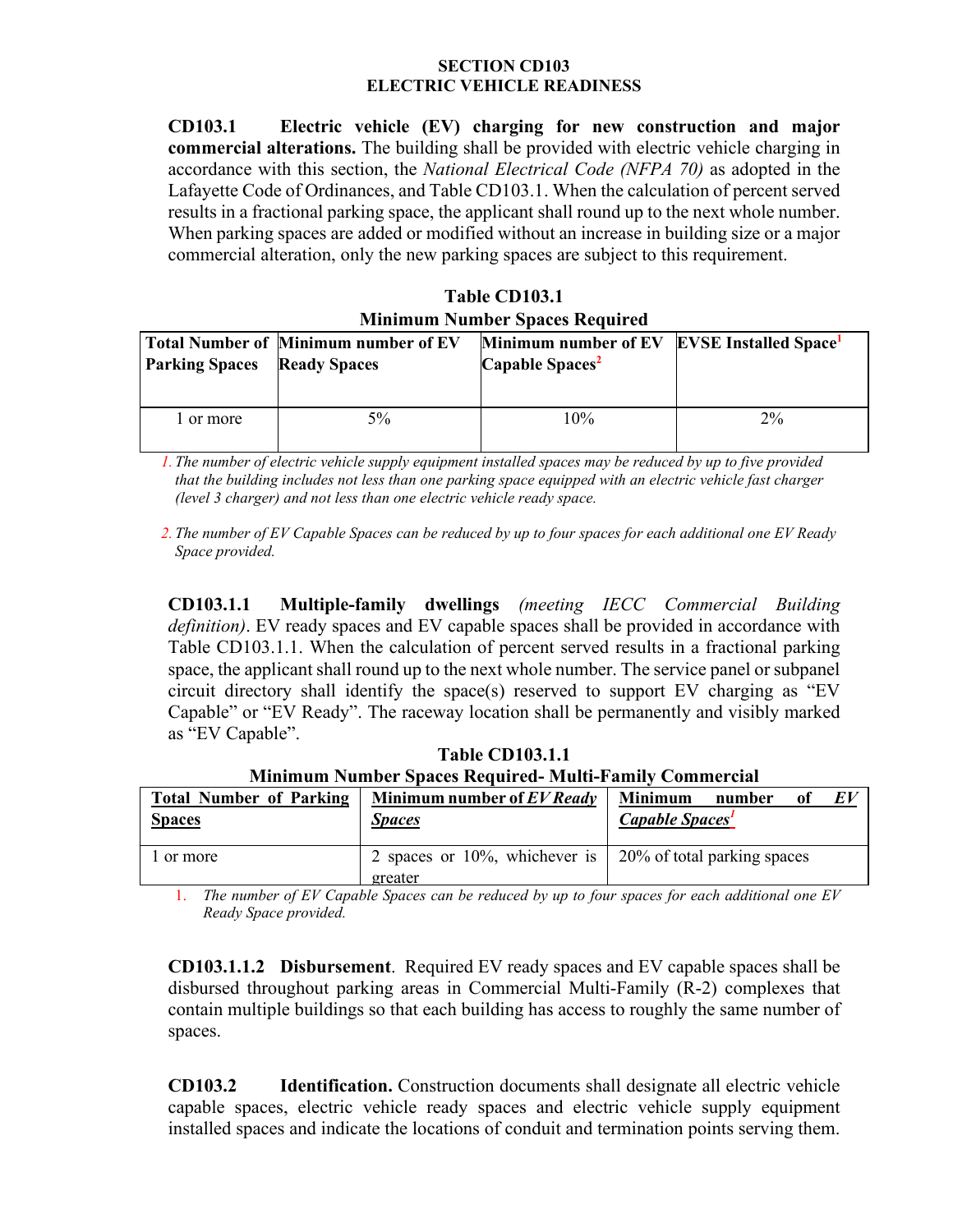The circuit breakers or circuit breaker spaces reserved for the electric vehicle capable spaces, electric vehicle ready spaces, and electric vehicle supply equipment installed spaces shall be clearly identified in the panelboard directory. The conduit for electric vehicle capable spaces shall be clearly identified at both the panelboard and the termination point at the parking space.

**CD103.3 Accessible parking**. Where new EVSE installed spaces or new EV ready spaces and new accessible parking are both provided, parking facilities shall be designed so that at least one accessible parking space shall be an EV ready space or EVSE installed space.

**CD103.5 Electric Vehicle System Protection.** All EV equipment shall be listed, as applicable, and installed in accordance with **NEC Article 625 Electric Vehicle Power Transfer System**, to ensure safety of individuals and to the equipment. The Construction Drawings shall illustrate how receptacles are protected from damage by vehicles, lawn and other equipment. Equipment shall also be placed to avid trip hazards and obstruction of sidewalks and pedestrian access.

Section 6. Article VIII, Energy Conservation, of the Code of Ordinances, City of Lafayette, Colorado, is hereby amended by the addition of a new section 30-228, to read as follows:

**Sec. 30-228. Appendix RD (Electric Vehicle Readiness-Residential Construction) of the IECC.**

A new Appendix RD of the IECC, entitled ELECTRIC VEHICLE READINESS REQUIREMENTS FOR RESIDENTIAL CONSTRUCTION, is hereby added to read as follows:

### **APPENDIX RD ELECTRIC VEHICLE READINESS - RESIDENTIAL SECTION RD100 INTENT**

**RD100.1 Purpose and intent.** The purpose and intent of this Appendix RD is to amend the International Energy Conservation Code residential provisions, as adopted in section 30-221 of this Code, to advance the installation of electric vehicle charging infrastructure. Including these measures during initial residential construction substantially reduces the costs and difficulty of installing electric vehicle infrastructure at a later date.

## **SECTION RD101 SCOPE**

**RD101.1 General.** These provisions shall be applicable for new construction where solarready provisions are required.

## **SECTION RD102 GENERAL DEFINITIONS**

**Electric vehicle (EV): A** vehicle registered for on-road use, primarily powered by an electric motor that draws current from a rechargeable storage source that is charged by being plugged into an electrical current source.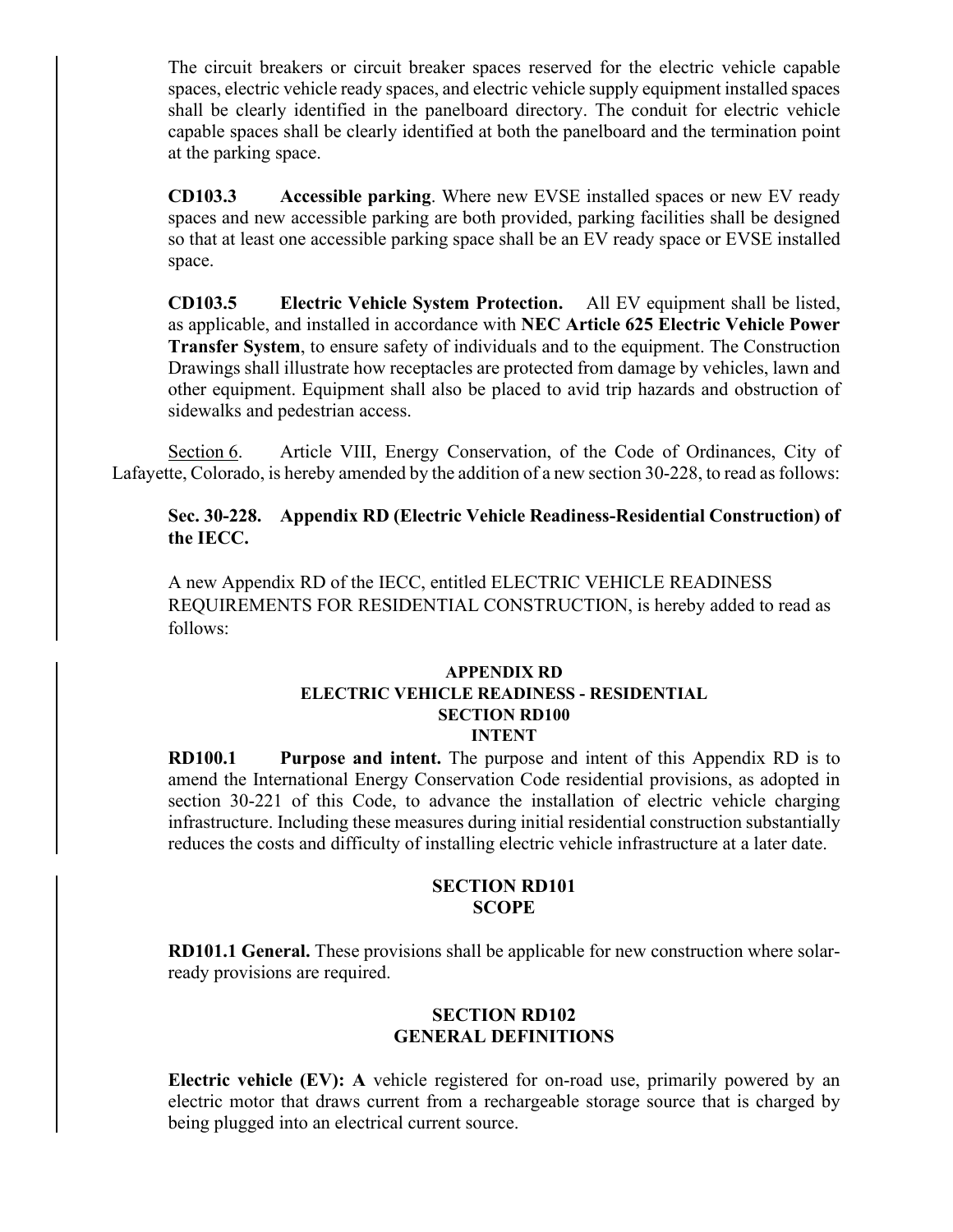**Electric vehicle supply equipment (EVSE):** The electrical conductors and associated equipment external to the electric vehicle that provide a connection between the premises wiring and the electric vehicle to provide electric vehicle charging.

**Electric vehicle fast charger**: Any electric vehicle supply equipment with a minimum power output of 20 kW.

**Electric vehicle load management system**: A system designed to allocate charging capacity among multiple electric vehicle supply equipment at a minimum of 8 amps per charger.

*Electric vehicle (EV) capable space:* A designated parking space that is provided with conduit sized for a 40-amp, 208/240-Volt dedicated branch circuit from a building electrical panelboard to the parking space and with sufficient physical space in the same building electrical panelboard to accommodate a 40-amp, dual-pole circuit breaker.

**Electric vehicle (EV) ready space**: A parking space that is provided with one 40-amp, 208/240-Volt dedicated branch circuit for electric vehicle supply equipment that is terminated at a receptacle, junction box, or electric vehicle supply equipment within the parking space.

**Electric vehicle supply equipment (EVSE) installed space**: A parking space with electric vehicle supply equipment capable of supplying a 40-amp dedicated branch circuit rated at 208/240 Volt from a building electrical panelboard.

# **SECTION RD103 ELECTRIC VEHICLE READINESS**

**RD103.1 Electric Vehicle (EV) charging for new construction.** New construction shall facilitate future installation and use of Electric Vehicle Supply Equipment (EVSE) in accordance with the National Electrical Code (NFPA 70).

**RD103.1.1 One- to two-family dwellings and townhouses***.* For each dwelling unit, provide at least one EV ready space. The branch circuit shall be identified as "EV Ready" in the service panel or subpanel directory, and the termination location shall be marked as "EV Ready".

**Exception**. EV ready spaces are not required where no parking spaces are required.

**RD103.1.2 Multiple-family dwellings** *(Meeting IECC Residential Building definition)*. EV ready spaces and EV capable spaces shall be provided in accordance with Table RD103.1.2. When the calculation of percent served results in a fractional parking space, the applicant shall round up to the next whole number. The service panel or subpanel circuit directory shall identify the space(s) reserved to support EV charging as "EV Capable" or "EV Ready". The raceway location shall be permanently and visibly marked as "EV Capable".

# **Table RD103.1.2 Minimum Number Spaces Required – Multi-Family Residential**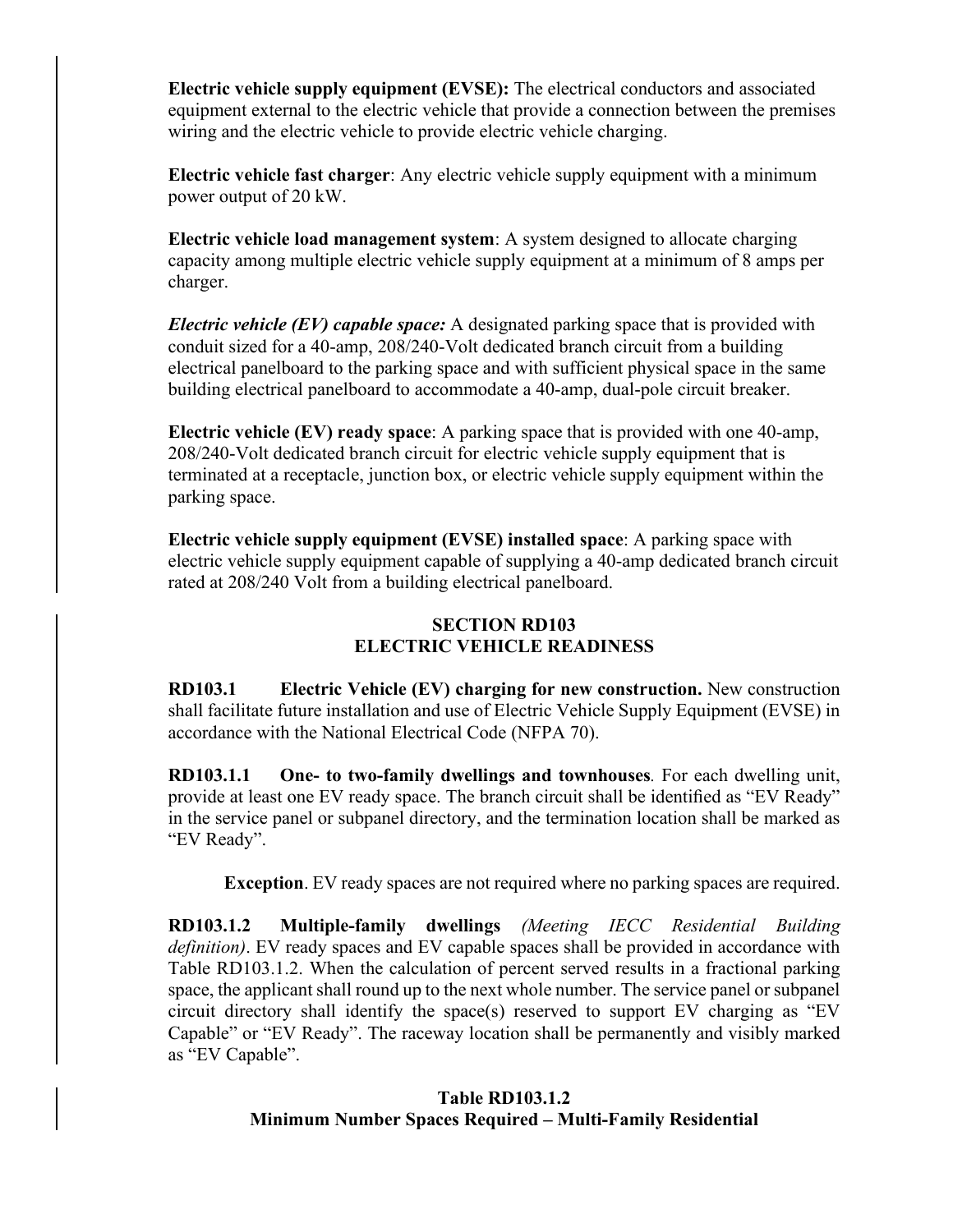| <b>Total Number of Parking</b> | Minimum number of EV                         | Minimum number of $EV$             |
|--------------------------------|----------------------------------------------|------------------------------------|
| <b>Spaces</b>                  | <b>Ready Spaces</b>                          | <b>Capable Spaces</b> <sup>1</sup> |
| or more                        | 2 spaces or $10\%$ , whichever is<br>greater | 20% of total parking spaces        |

*1. The number of EV Capable Spaces can be reduced by up to four spaces for each additional one EV Ready Space provided.* 

**RD103.1.2.1 Disbursement**. Required EV ready spaces and EV capable spaces shall be disbursed throughout parking areas in Residential Multi-Family (R-2) complexes that contain multiple buildings so that each building has access to roughly the same number of spaces.

*RD103.2 Identification*. Construction documents shall indicate the raceway termination point and proposed location of future EV spaces and EV chargers. Construction documents shall also provide information on amperage of future EVSE, raceway method(s), wiring schematics and electrical load calculations to verify that the electrical panel service capacity and electrical system, including any on-site distribution transformer(s), have sufficient capacity to simultaneously charge all EVs at all required EV spaces at the full rated amperage of the EVSE.

**RD103.3 Accessible parking**. Where new EVSE installed spaces or new EV ready spaces and new accessible parking are both provided, parking facilities shall be designed so that at least one accessible parking space shall be an EV ready space or EVSE installed space.

**RD103.5 Electric Vehicle System Protection.** All EV equipment shall be listed, as applicable, and installed in accordance with **NEC Article 625 Electric Vehicle Power Transfer System**, to ensure safety of individuals and to the equipment. . The Construction Drawings shall illustrate how receptacles are protected from damage by vehicles, lawn and other equipment. Equipment shall also be placed to avid trip hazards and obstruction of sidewalks and pedestrian access.

Section 7. The building regulations herein provided and established by this ordinance shall not apply to:

- (a) A completed application for building permit for new commercial construction or major commercial alterations that has been submitted on or before the effective date of this ordinance, so long as the permit is issued within 180 days after the application was filed with the City or within an additional period of time authorized by the building official, and the building permit application is not otherwise deemed abandoned at any time after the effective date of this ordinance;
- (b) A commercial development that, as of the effective date of this ordinance, has a valid building permit in effect, so long as all applicable building permit fees have been paid, such development project is confined to the limits, provisions, and conditions of its existing City approvals, and that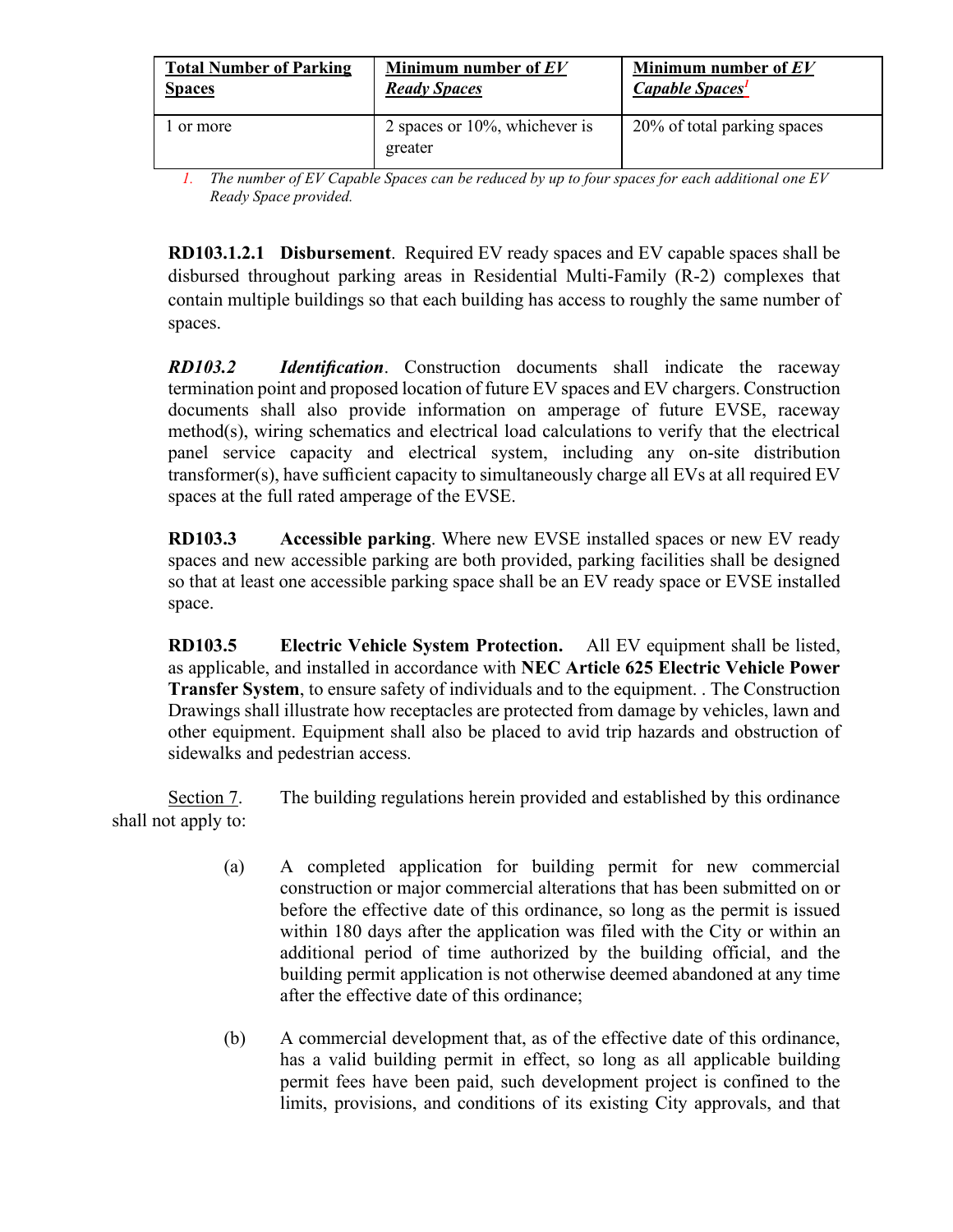such building permit does not expire or is not otherwise invalidated after the effective date of this ordinance;

- (c) A completed application for building permit for new construction of, or major alteration to, a single-family, two-family or multi-family residential dwelling that has been submitted on or before the effective date of this ordinance, so long as the permit is issued within 180 days after the application was filed with the City or within an additional period of time authorized by the building official, and the building permit application is not otherwise deemed abandoned at any time after the effective date of this ordinance;
- (d) A residential development that, as of the effective date of this ordinance, has a valid building permit in effect, so long as all applicable building permit fees have been paid, such development project is confined to the limits, provisions, and conditions of its existing City approvals, and that such building permit does not expire or is not otherwise invalidated after the effective date of this ordinance; and
- (e) Plans for production housing receiving final approval on or before the effective date of this ordinance, through and including a period of one (1) year from the effective date of this ordinance; provided, however, that any such production housing model approved plans shall expire after January 1, 2023. Upon expiration, production housing model plans shall be subject to the regulations established by this ordinance and must be re-submitted and re-approved by the City.

Section 8. If any article, section, paragraph, sentence, clause, or phrase of this ordinance is held to be unconstitutional or invalid for any reason, such decision shall not affect the validity or constitutionality of the remaining portions of this ordinance. The City Council hereby declares that it would have passed this ordinance and each part or parts hereof irrespective of the fact that any one part or parts be declared unconstitutional or invalid.

Section 9. All other ordinances or portions thereof inconsistent or conflicting with this ordinance or any portion hereof is hereby repealed to the extent of such inconsistency or conflict.

Section 10. The repeal or modification of any provision of the Code of Ordinances, City of Lafayette, Colorado, by this ordinance shall not release, extinguish, alter, modify or change in whole or in part any penalty, forfeiture or liability, either civil or criminal, which shall have been incurred under such provision. Each provision shall be treated and held as still remaining in force for the purpose of sustaining any and all proper actions, suits, proceedings and prosecutions for enforcement of the penalty, forfeiture or liability, as well as for the purpose of sustaining any judgment, decree or order which can or may be rendered, entered or made in such actions, suits, proceedings or prosecutions.

Section 11. This ordinance is deemed necessary for the protection of the health, welfare and safety of the community.